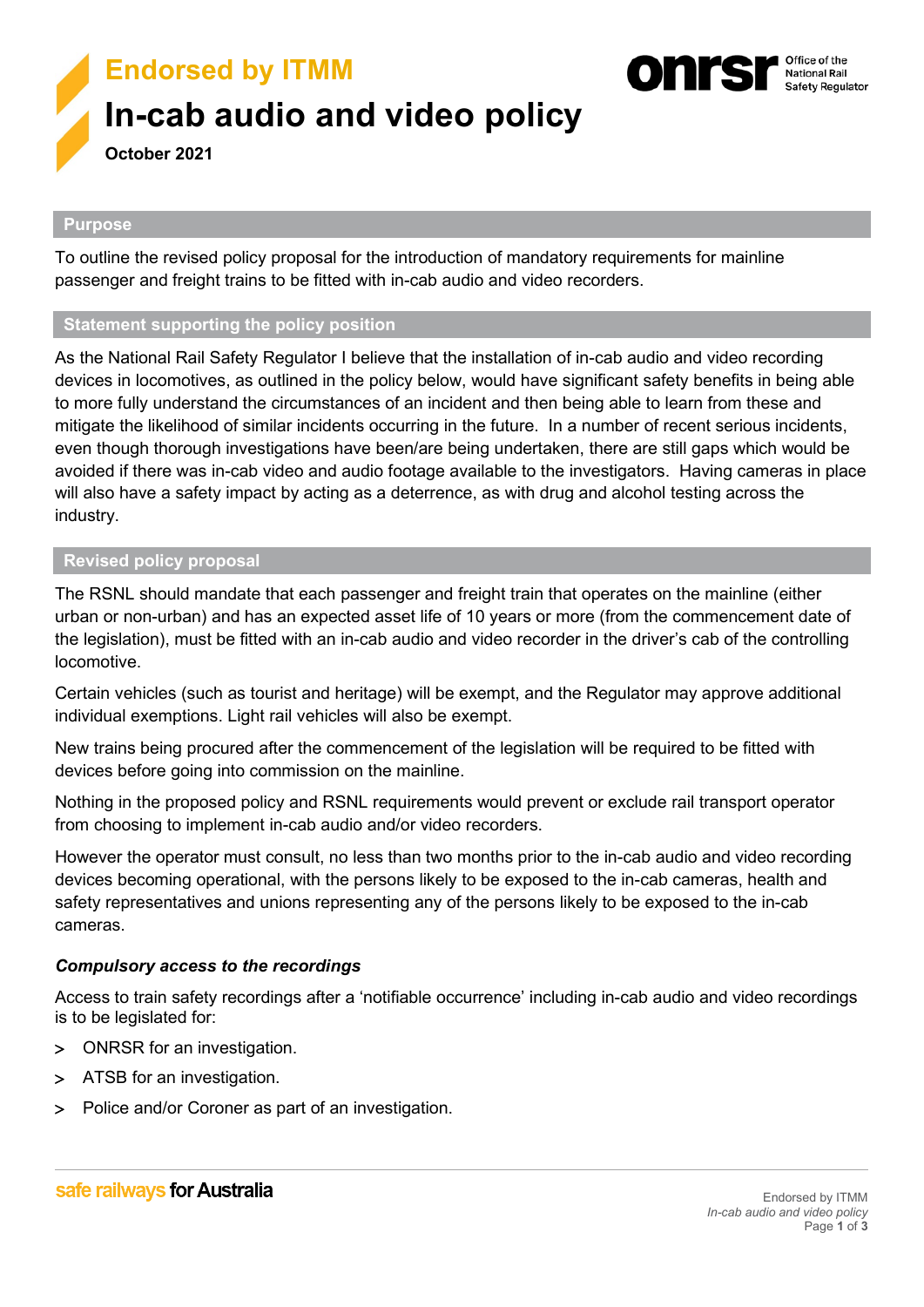> Operators when directed by ONRSR in accordance with s122 of the RSNL, to undertake an investigation. The period of time for which footage is able to be reviewed by the operator will be stipulated by the Regulator as part of the direction.

Note: The four above-mentioned 'compulsory access' types are not access to live feeds.

Where footage from the in-cab camera is to be accessed following a 'notifiable occurrence' the employee(s) included in the footage must be notified in writing as soon as practicable and prior to the footage being accessed.

If the recordings are used for the purposes of an investigation by the ATSB they will be classified as an *onboard recording* (OBR) and managed in accordance with Part 6 of the [Transport Safety Investigation Act](https://www.legislation.gov.au/Details/C2016C00617/Download)  [2003](https://www.legislation.gov.au/Details/C2016C00617/Download) (TSI Act) as is currently the case for existing recordings.

### *Other access to the recordings*

Any other use of recordings will remain subject to the requirements and protections in the RSNL. The RSNL currently restricts the use and disclosure of train safety recordings to safety purposes, which is subject to penalties for non-compliance (s131) and specifies that train safety recordings are not admissible in evidence in any civil proceedings, against a rail safety worker (s132), unless directed by a Court.

As in-cab audio and video recordings are train safety recordings s131 RSNL and regulation 26 apply enabling use of train safety recordings for monitoring of railway operations and safety purposes and limitations for the use of these. To ensure the clarity of this a slight amendment to regulation 26 is also proposed - *"..the analysis or monitoring of railway operations for rail safety related matters"* . It will be a matter for the operator to negotiate with workers and/or their representatives for the publication or communication of recordings in accordance with the permissions in the Law- in addition to the proposed 'Compulsory Access' provisions.

### *Recording requirements*

- > Audio and video should be recorded continuously while the train is in operation (including when stationary but not stabled), including any railway operations within a yard or terminal.
- > The device should not obstruct the safe operation of the train.
- > The device will capture audio and video recordings with a sufficient degree of clarity to enable investigators to understand the in-cab environment, and to reconcile the recording with each part of a specific journey (eg date and time stamp). The recording quality is to be consistent with an appropriate standard (i.e. AS 4806.2–2006: Closed-Circuit Television (CCTV)—Part 2: Application Guidelines).
- > The device must ensure that the recordings are crashworthy and able to be recovered.
- > Supporting technological specifications are to be contained in a Standard to be developed by RISSB.

### *Additional management and control of recordings by rail transport operators*

Rail transport operators are required to have systems in place to:

- > Notify employees that video cameras are in operation, including signage on the cab's door/s.
- > Advise employees (including contractors and volunteers) of the purpose for which the surveillance is conducted and how the recordings will be used.
- > Restrict access to and misuse of the recordings.

### safe railways for Australia